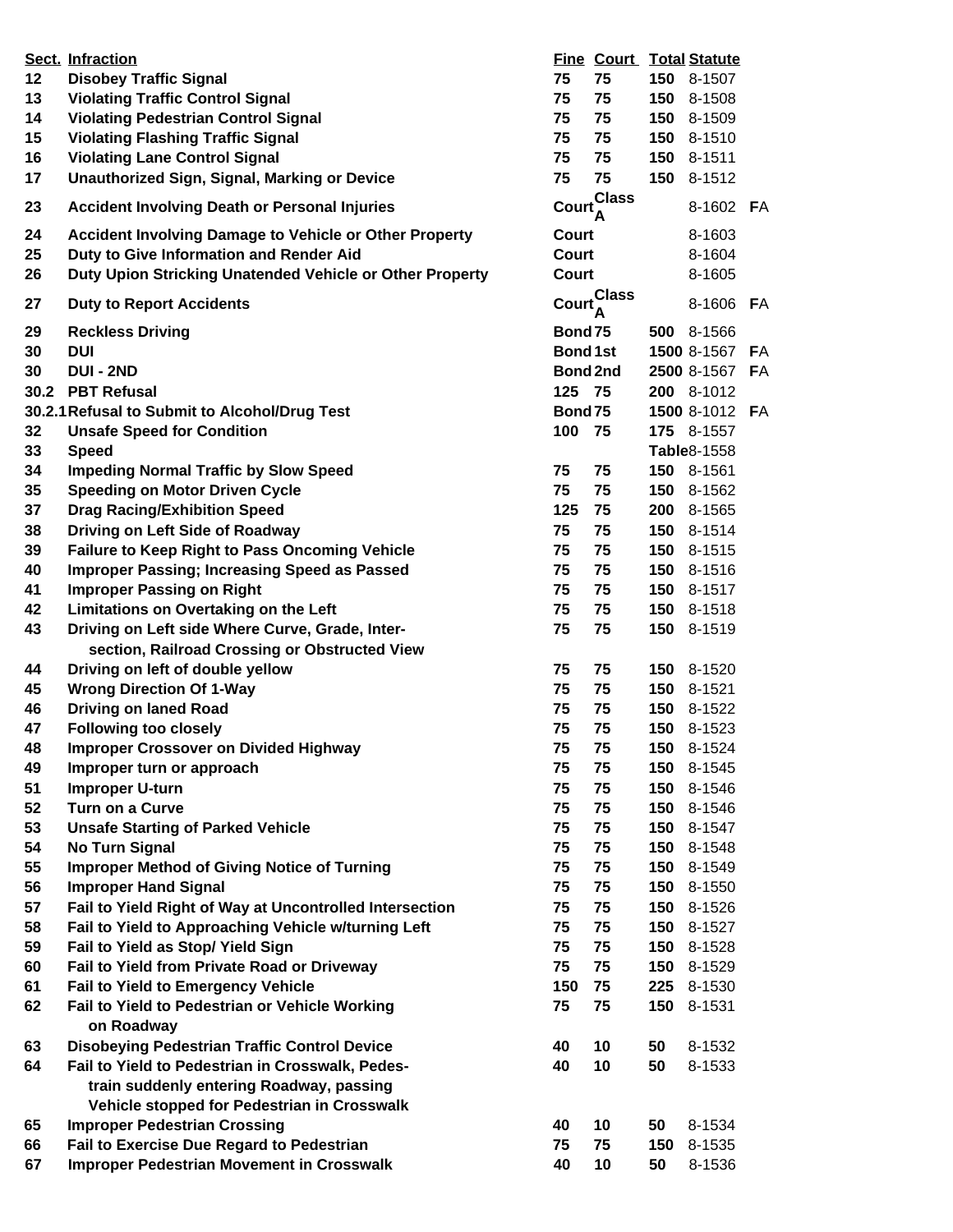| 68         | <b>Improper Use of Roadway by Pedestrian</b>                                 | 40          | 10       | 50         | 8-1537                 |
|------------|------------------------------------------------------------------------------|-------------|----------|------------|------------------------|
| 69         | Soliciting a Ride or Business on Roadway                                     | 50          | 75       | 125        | 8-1538                 |
| 70         | <b>Driving Through Safety Zone</b>                                           | 75          | 75       | 150        | 8-1539                 |
| 71         | <b>Fail to Yield to Pedestrian on Sidewalk</b>                               | 75          | 75       | 150        | 8-1540                 |
| 72         | Fail of Pedestrian to Yield to Emergency Vehicle                             | 75          | 75       | 150        | 8-1541                 |
| 73         | <b>Fail to Yield to Blind Pedestrian</b>                                     | 75          | 75       | 150        | 8-1542                 |
| 74         | <b>Pedestrian Under Influence</b>                                            | <b>Bond</b> |          | 250        | 8-1543                 |
| 75         | Pedestrian Disobeying Bridge or Railroad Signal                              | 40          | 10       | 50         | 8-1544                 |
| 76         | Fail to Stop or Obey Railroad Crossing Signal                                | 75          | 75       | 150        | 8-1551                 |
| 77         | Fail to Stop at Railroad Crossing Stop Sign                                  | 75          | 75       | 150        | 8-1552                 |
| 78         | <b>Certain Hazardous Vehicle Fail to Stop at RR Crossing</b>                 | 75          | 75       | 150        | 8-1553                 |
| 79         | <b>Improper Moving of Heavy Equipment at RR Crossing</b>                     | 75          | 75       | 150        | 8-1554                 |
| 80         | Stop B4 leaving private road/drive                                           | 75          | 75       | 150        | 8-1555                 |
| 81         | Improper Passing of School Bus, Improper use of<br><b>School Bus Signals</b> | 125         | 75       | 200        | 8-1556                 |
| 82         | Improper Passing of Church or Day Care Bus, Improper                         | 125         | 75       | 200        | 8-1556a                |
|            | use of Signals                                                               |             |          |            |                        |
| 83         | Improper Stopping, Standing or Parking in Road                               | 25          | 10       | 35         | 8-1569                 |
| 85         | <b>Stopping, Standing, Parking Prohibited Places</b>                         | 25          | 10       | 35         | 8-1571                 |
| 86         | <b>Improper Parking, Stopping on Roadways</b>                                | 25          | 10       | 35         | 8-1572                 |
| 87         | <b>Handicapped Parking</b>                                                   | 50          | 10       | 60         | $8-1, 125:8-$<br>1,130 |
| 88         | <b>Parking violations (Sections 88-92)</b>                                   | 25          | 10       | 35         | 8-1572                 |
| 93         | <b>Parking Disabled or Other Vehicles</b>                                    | 25          | 10       | 35         | 8-1102                 |
| 94         | <b>Parking violations (Sections 94-96)</b>                                   | 25          | 10       | 35         | 8-1572                 |
| 104        | <b>Inattentive Driving</b>                                                   | 100         | 75       | 175        | 00-0100                |
| 106        | <b>Open Container</b>                                                        | <b>Bond</b> |          | 250        | 8-1599                 |
| 107        | <b>Unattended Vehicle</b>                                                    | 25          | 10       | 35         | 8-1573                 |
| 108        | Driving with View or Driving Mechanism Obstructed                            | 75          | 75       | 150        | 8-1576                 |
| 109        | Coasting                                                                     | 75          | 75       | 150        | 8-1580                 |
| 110        | <b>Following Fire Apparatus</b>                                              | 75          | 75       | 150        | 8-1581                 |
| 111        | <b>Driving Over Fire Hose</b>                                                | 75          | 75       | 150        | 8-1582                 |
| 112        | Putting Glass, on Highway etc.                                               | 75          | 75       | 150        | 8-1583                 |
| 113        | Driving into Intersection Crosswalk, or Crossing                             | 75          | 75       | 150        | 8-1584                 |
|            | w/o Sufficient Space on Other Side                                           |             |          |            |                        |
| 114        | <b>Improper Operation of Snowmobile on Highway</b>                           | 75          | 75       | 150        | 8-1585                 |
| 117        | <b>Limitations on Backing</b>                                                | 75          | 75       | 150        | 8-1574                 |
|            | Driving Through/ On Private Property to Avoid Traffic Control                |             |          |            |                        |
| 118        | <b>Devices</b><br><b>Driving through Procession</b>                          | 75          | 75       | 150        | N/A<br>N/A             |
| 120<br>122 | <b>Street Barricades</b>                                                     | 75<br>75    | 75<br>75 | 150<br>150 | N/A                    |
| 123        | <b>Unsafe Opening of Vehicle Doors</b>                                       | 75          | 75       | 150        | 8-1577                 |
|            | 126.1 Obstructing License Plate                                              | 75          | 75       | 150        | 8-15,110               |
|            | 126.2 Use of Wireless Communication                                          | 75          | 75       | 150        | $8 - 15,111$           |
| 127        | <b>Parental Responsibility of Child Riding Bike</b>                          | 75          | 75       | 150        | 8-1587                 |
| 129        | Not Riding a Bike Seat, Too Many Persons on Bike                             | 75          | 75       | 150        | 8-1588                 |
| 130        | <b>Clinging to Other Vehicle</b>                                             | 75          | 75       | 150        | 8-1589                 |
| 131        | Improper Riding on Bicycle on Roadway                                        | 75          | 75       | 150        | 8-1590                 |
| 132        | <b>Carrying Articles on Bicycles, One Hand on Handle</b>                     | 75          | 75       | 150        | 8-1591                 |
| 133        | Improper Bicycle Lamps, Brakes, or Reflectors                                | 75          | 75       | 150        | 8-1592                 |
| 138        | Improper Use-Motorcycle Seats, Passengers, Bundles                           | 75          | 75       | 150        | 8-1592a                |
| 139        | <b>Improper Operation of Motorcycle on Laned Road</b>                        | 75          | 75       | 150        | 8-1595                 |
| 141        | Improper Motorcycle Handlebars or Passenger Equipment                        | 75          | 75       | 150        | 8-1598                 |
| 142        | <b>Motorcycle Helmet and Eye Protection Required</b>                         | 75          | 75       | 150        | 8-1598                 |
| 143        | <b>Equipment Offenses that are not Misdemeanors</b>                          | 75          | 75       | 150        | 8-1701                 |
| 146        | <b>Defective Headlamp</b>                                                    | 75          | 75       | 150        | 8-1705                 |
| 147        | Defective Tail Light / Tag Light                                             | 75          | 75       | 150        | 8-1706                 |
|            |                                                                              |             |          |            |                        |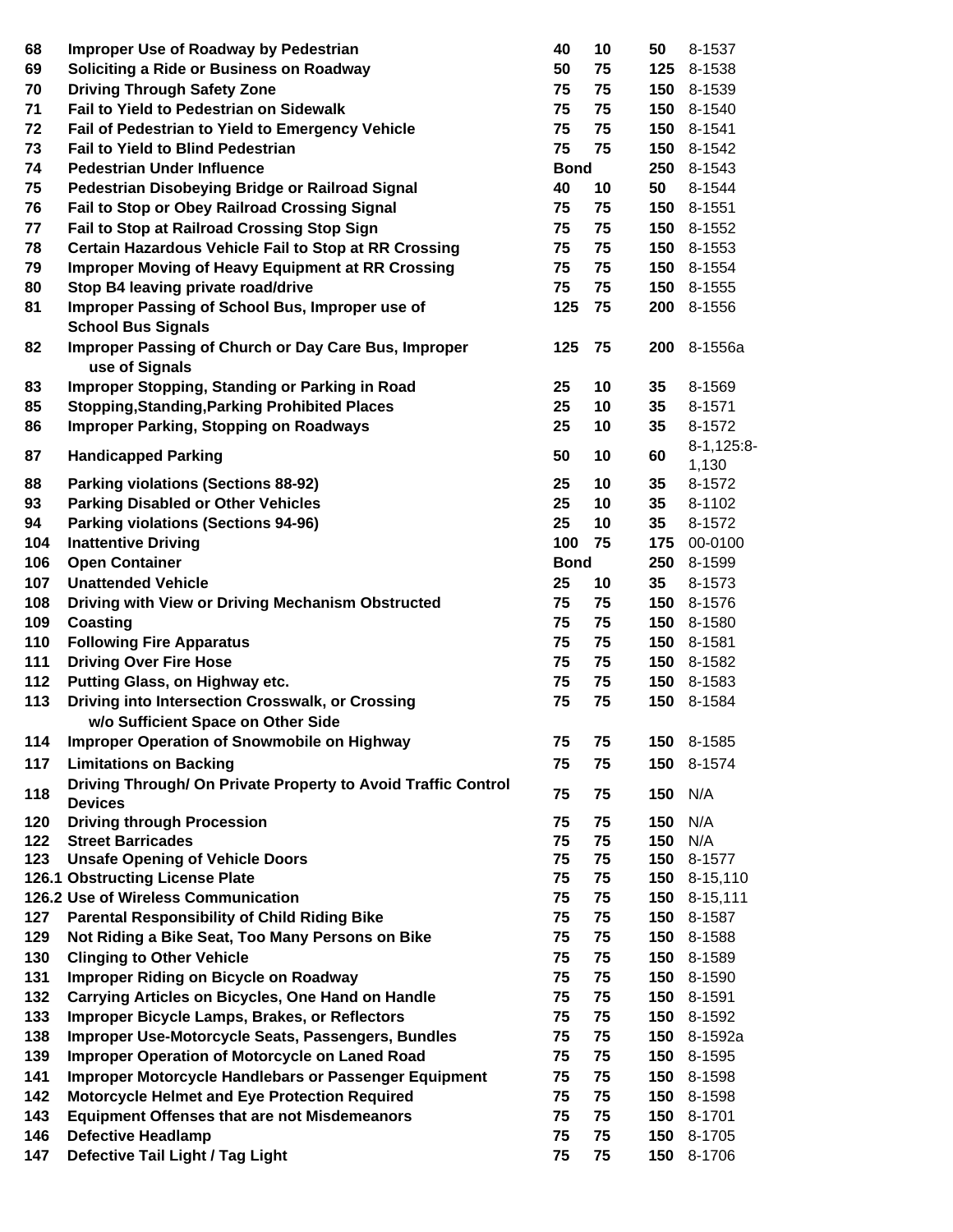| 148           | <b>Defective Reflector</b>                                                                       | 75             | 75          |      | 150 8-1707       |    |
|---------------|--------------------------------------------------------------------------------------------------|----------------|-------------|------|------------------|----|
| 149           | <b>Improper Stop Lamp or Turn Signal</b>                                                         | 75             | 75          | 150  | 8-1708           |    |
| 151           | <b>Improper Lighting Equipment on Certain Vehicles</b>                                           | 75             | 75          |      | 150 8-1710       |    |
| 152           | <b>Improper Lamp Color on Certain Vehicles</b>                                                   | 75             | 75          |      | 150 8-1711       |    |
| 153           | <b>Improper Mounting Reflectors/Lamps OnCertain Vehicles</b>                                     | 75             | 75          |      | 150 8-1712       |    |
| 154           | Improper Visibility of Reflectors/Lamps on Certain Vehicles                                      | 75             | 75          | 150  | 8-1713           |    |
| 156           | <b>Flag on Projected Load</b>                                                                    | 75             | 75          | 150  | 8-1715           |    |
| 157           | <b>Lamps on Parked Vehicles</b>                                                                  | 75             | 75          | 150  | 8-1715/6         |    |
| 158           | <b>Improper Lamps/Equipments of Husbandry, Road</b><br><b>Machinery or Animal Drawn Vehicles</b> | 75             | 75          | 150  | 8-1718           |    |
| 159           | Unlawful Use of Spot, Fog, or Auxiliary Lamps                                                    | 75             | 75          | 150  | 8-1719           |    |
| 160           | <b>Improper Lamps or Lights on Emergency Vehicles</b>                                            | 75             | 75          |      | 150 8-1720       |    |
| 161           | <b>Break/Turn Signal Required</b>                                                                | 75             | 75          | 150  | 8-1721           |    |
| 162           | <b>Improper Vehicular Hazard Warning Lamp</b>                                                    | 75             | 75          | 150  | 8-1722           |    |
| 163           | <b>Unauthorized Additional Lighting Equipment</b>                                                | 75             | 75          | 150  | 8-1723           |    |
| 164           |                                                                                                  | 75             | 75          | 150  | 8-1724           |    |
| 165           | <b>Improper Multi-Beam Lights</b>                                                                | 75             | 75          | 150  |                  |    |
|               | <b>Fail to Dim Headlights</b>                                                                    |                |             |      | 8-1725           |    |
| 179           | <b>Spilling Load on Hwy/Road</b>                                                                 | 75             | 75          | 150  | 8-1906           |    |
| 182           | <b>Child Safety Restraint</b>                                                                    | 60             | $\pmb{0}$   | 60   | 8-1345           |    |
|               | 182.1 Seat Belt (Adult)                                                                          | 30             | 0           | 30   | 8-2502/4         |    |
| 192           | <b>No Drivers License</b>                                                                        | Court          |             |      | 8-235            | F  |
| 194           | <b>DWS</b>                                                                                       | <b>Bond1st</b> |             | 500  | 8-262            | F  |
|               | <b>DWS 2nd</b>                                                                                   |                | 2nd         | 1000 |                  | F  |
| 195           | <b>DL Restriction Violation</b>                                                                  | <b>Bond</b>    |             |      | <b>250</b> 8-291 | F  |
|               | 195.1 Habitual Violator                                                                          | <b>Bond</b>    |             |      | 1000 8-287       | FA |
| 198           | <b>Illegal Tag</b>                                                                               | 75             | 75          |      | 150 8-142        |    |
| 199           | <b>Unlawful use of License</b>                                                                   | 75             | 75          | 150  | 8-260            | F  |
| 200           | No Insurance                                                                                     | <b>Bond</b>    |             | 400  | 40-3104 FA       |    |
| 204           | <b>FINES DOUBLED IN ROAD CONSTRUCTION</b>                                                        |                |             |      | 8-21 10          |    |
|               | 3-201 Cruelty to Animals                                                                         | court          |             |      | court 21-6412 FA |    |
|               | 3-208 Disturbing the Peace (ANIMAL)                                                              | 50             | 10          | 60   | 00-0600          |    |
|               | 3-213 Keeping Vicious Animals                                                                    | court          |             |      | court00-0600 FA  |    |
|               | 3-302 Dog Vaccination Requirements                                                               | 50             | 10          | 60   | 00-0600          |    |
|               | 3-303 Dog Registration Requirements                                                              | 50             | 10          | 60   | 00-0600          |    |
|               | 3-309 Dog Running At Large                                                                       | 50             | 10          | 60   | 00-0600          |    |
|               | 3-312 Number of Dogs Limited                                                                     | court          |             |      | court 00-0600    |    |
|               | 3-329 Pit Bulls Keeping Prohibited                                                               | court          |             |      | court00-0600     |    |
| $13 -$<br>200 | <b>Bicycle Skateboard Roller Skates</b>                                                          | 40             | 10          | 50   | N/A              |    |
| $13 -$<br>310 | <b>72 Hour Parking</b>                                                                           | 25             | 10          | 35   | N/A              |    |
| $13 -$<br>311 | <b>Two Hour Parking</b>                                                                          | 5              | $\mathbf 0$ | 5    |                  |    |
| $10-$<br>807  | <b>Smoking Prohibited In Public Placed</b>                                                       | 100            | 10          | 110  | 21-6113          |    |
| $11 -$<br>912 | <b>Tobacco Infractions (Under 18)</b>                                                            | 25             | 0           | 25   | 79-3321          |    |
| 38-<br>901    | <b>Disorderly Conduct; Loud Music/ Dogs Barking</b>                                              | 50             | 10          | 60   | 21-6203          |    |
|               | 4-313 Open Container                                                                             | <b>Bond</b>    |             | 250  | 8-1599           |    |
|               |                                                                                                  |                |             |      |                  |    |

**Speeding**

| Speeding: Section33                   | <b>SPEEDING IN SCHOOL ZONES:</b>                                                  |
|---------------------------------------|-----------------------------------------------------------------------------------|
|                                       | 1-15 MPH----------------------\$ 75.00  1-15 MPH-------------------------\$150.00 |
| 16-25 MPH--------------------\$100.00 | 16-25 MPH------------------------\$200.00                                         |
|                                       | 26-30 MPH--------------------\$125.00  26-30 MPH------------------------\$250.00  |
|                                       |                                                                                   |

**31+----Mandatory Court Appearance**